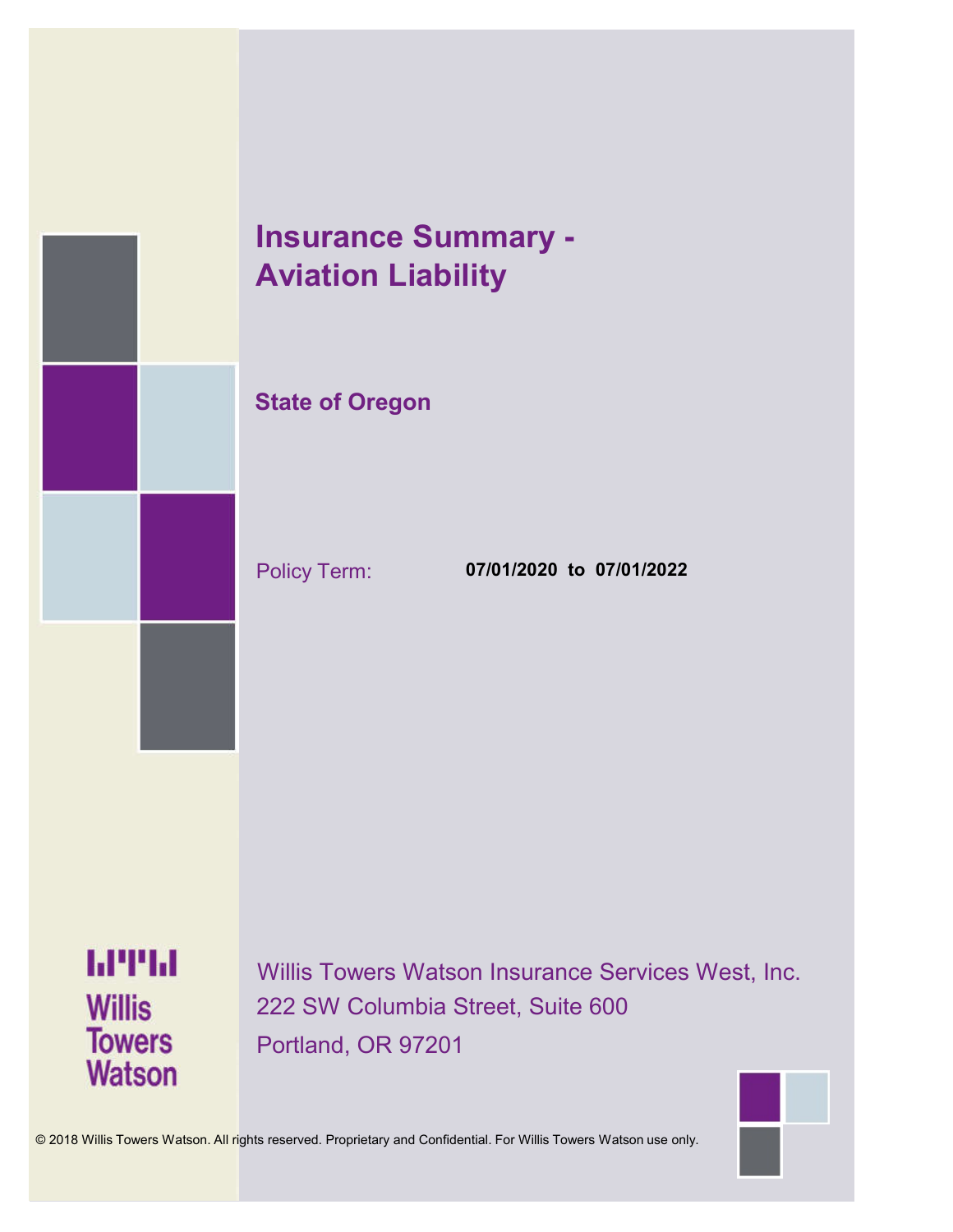## **WillisTowersWatson I.I'I'I.I**

**State of Oregon**

### **Aviation Liability Insurance**

| <b>Effective Date</b><br><b>Expiration Date</b>                                                                                                                                             | 7/1/2020<br>7/1/2022                          |
|---------------------------------------------------------------------------------------------------------------------------------------------------------------------------------------------|-----------------------------------------------|
| <b>Coverage</b>                                                                                                                                                                             |                                               |
| <b>General Carrier Information</b>                                                                                                                                                          |                                               |
| <b>Policy Number</b>                                                                                                                                                                        | AAC N00982350 016                             |
| Parent Company                                                                                                                                                                              | Chubbl                                        |
| <b>Underwriting Company</b>                                                                                                                                                                 | Westchester Fire Insurance                    |
|                                                                                                                                                                                             | Company                                       |
| AM Best Rating & Date<br>Admitted / Non-Admitted                                                                                                                                            | AA S&P, A++ Best<br>Admitted                  |
|                                                                                                                                                                                             |                                               |
| Agency Bill/Direct Bill<br><b>Payment Plans</b>                                                                                                                                             | Agency Bill<br>Two-Year Policy Annual Billing |
| Commission                                                                                                                                                                                  | 0%                                            |
|                                                                                                                                                                                             |                                               |
|                                                                                                                                                                                             |                                               |
| <b>Premium and Exposures</b>                                                                                                                                                                |                                               |
| 2020 Premium                                                                                                                                                                                | \$19,992                                      |
| 2020 - Number of Aircraft                                                                                                                                                                   |                                               |
| 2021 Estimated Premium - Subject to loss ratio not exceeding<br>30%                                                                                                                         | \$21,991                                      |
| Auditable                                                                                                                                                                                   | Non-Auditable                                 |
| Total Two-Year Premium (Year 2 is subject to loss ratio not<br>exceeding 30%)                                                                                                               | \$41,983.00                                   |
| <b>Limits of Liability and Coverage Limits</b>                                                                                                                                              |                                               |
| <b>Aircraft Liability</b>                                                                                                                                                                   |                                               |
| Liability - Combined Single Limit                                                                                                                                                           | \$<br>30,000,000                              |
| Guest Voluntary Settlements - Schd. & Non-Owned (Including<br>Crew)                                                                                                                         | \$<br>250,000                                 |
| Medical Expense Limit - Per Occurrence                                                                                                                                                      | \$<br>150,000                                 |
| Medical Expense Limit - Per Person                                                                                                                                                          | \$<br>25,000                                  |
| Liability for Non-Owned Aircraft and Temp. Substitute                                                                                                                                       | Included                                      |
| Liability for Property Damage to Non-Owned Aircraft                                                                                                                                         | Included                                      |
| Liability for Non-Owned Aircraft - Maximum Seats                                                                                                                                            | 20 <sup>°</sup>                               |
| <b>Aircraft Use</b>                                                                                                                                                                         |                                               |
| All uses required by the "Named Insured" but excluding any use for which the "Named Insured" or<br>insured under this policy expects to or does receive "Compensation"                      |                                               |
| <b>Coverage Territory</b>                                                                                                                                                                   |                                               |
| While the Aircraft is in the United States of America (excluding Alaska), Canada or Mexico, or while the<br>Aircraft is dismantled and is being transported between ports in the territory. |                                               |